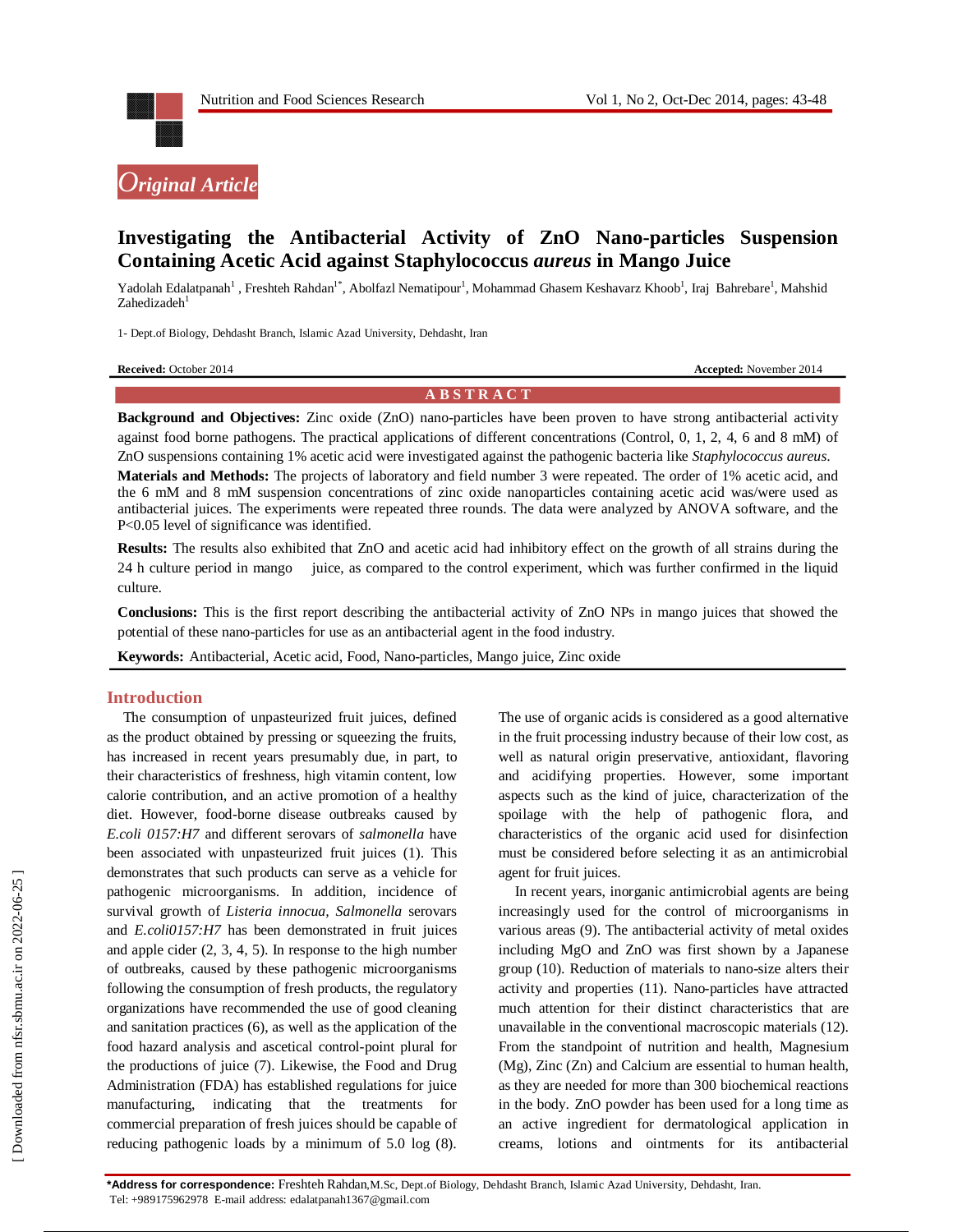properties (13). Also ZnO NPs, which are nontoxic and biocompatible, have been utilized as drug carriers and medical filling materials (14).

The objective of this experiment was to determine the effect of ZnO nano-particles and acetic acid on the survival of Staphylococcus *aureus* (inoculated onto the specific culture media), and estimating their antibacterial effect in mango juice.

#### **Materials and Methods**

#### *Bacterial strains, media and materials*

 The following bacterial strains were used in this study: S. *aureus*. They were obtained from the Culture Collection Department (Tehran, Iran). Moreover, stock cultures were stored in a -80 $\mathrm{^{0}C}$  freezer. The strains were propagated on Tryptic Soy Agar (TSA; Merck, Darm Stadt, Germany) at  $37^{\circ}$ C, and maintained at 0-2 $^{\circ}$ C before use. ZnO NPs were purchased from TECONANO, Spain (particle diameters: 20-25nm; purity: 99.98%).

**Determination of the antibacterial activity of acetic acid:** In order to test the antibacterial activity of acetic acid (Merck, Germany), spot on the lawn method was employed. Antibacterial activity of acetic acid was tested by spotting  $20\mu L$  of acetic acid solution (1, 1.5, 2% w/v) onto the soft agar lawn (0.6%), seeded with  $10^7$  cells/ml of S. *aureus*, respectively. Each concentration of acetic acid was placed on the surface–inoculated TSA agars, and incubated at  $37 \text{ °C}$  for 24 hours. Inhibition zone around the specimens was used to indicate the antibacterial activity of each acetic acid concentration (16).

**Antibacterial activity of ZnO NP suspension containing acetic acid:** To test the antibacterial activity of different concentrations of ZnO NP suspensions containing 1% acetic acid, spot on the lawn method was employed (as stated in the above section). ZnO nano-particles were resuspended in sterile 1% acetic acid in the form of a uniform suspension. Antibacterial activity of ZnO NP suspension containing acetic acid was tested by spotting in different ZnO concentrations (Control,1, 2, 4, 6 and 8mM) onto the soft agar lawn (0.6%), seeded with  $10^7$ cells/ml of S. *aureus*. Each concentration of ZnO NP suspension, containing acetic acid, was placed onto the surface – inoculated at 37 $\mathrm{^{0}C}$  for 24h. Inhibition zones around the specimens were used to indicate the antibacterial activity of each suspension (16).

**Detection of inhibitory activity:** For detecting the combined antibacterial and pathogenic growth inhibitory activity of ZnO NPs and acetic acid, the liquid Tryptic Soy Broth culture (TSB; Merck, Germany) containing 1,2,4,6 and 8 mM NP suspensions with added acetic acid 1% was inoculated with 10<sup>7</sup> cells/ml of S. *aureus*, respectively. The bottles were shaken at the speed of 50 rpm at  $37^{\circ}$ C. Afterwards, the optical density (OD) of the cultures was certainly monitored every 1-2 h for up to 10-12h at 600nm with a final reading taken at 24h.The cultured strains

without any NP or acetic acid formulation and under the same growth conditions were used as a control. To avoid potential optical interference during the optical measurements of the growing cultures caused by the light' s scattering properties of the NPs, the same liquid medium without microorganism but containing the identical concentration of NPs and 1% acetic acid was cultured under the similar conditions as blank controls.

**Fruits and juices preparation:** Mango fruits were purchased from a supermarket of Yazd (Iran) for extracting their juices. Each fruit was washed, peeled, cut into pieces, and blended using a Centrifuges blender (Model BP 4512, Vitoria, Spain). The obtained fruit juices were then centrifuged at 12500rpm for 15 min at  $4^{\circ}$ C in an Avanti TMJ-25 centrifuged (Iso Lab, Germany). Each supernatant of the juice was filtered, bottled and autoclaved for 15 min in an autoclave (Iran Tolid, Tehran, Iran) at  $121^0C$ , to obtain sterile fruit juices.

**PH** determination: The pH of mango juice was determined using a microprocessor pH meter (Hanna Instrument pH210: Vernon Hills, USA). The pH was recorded to be about  $6.8 \pm 0.4$ .

**Addition of acetic acid and ZnO nano-particles to fruit juices:** 6 and 8 mM ZnO NP suspensions containing 1% acetic acid were separately prepared. The pH of the mango juices when acetic acid and ZnO NP were added reached to 5.3 $\pm$ 0.2, 6.25  $\pm$ 0.2, and 5.35 $\pm$ 0.6, respectively. The above stated solutions were used as antimicrobial agents for the mango juice samples. Two experimental groups of mango juices were separately added with 6 and 8 mM NP suspensions containing 1% acetic acid, and then inoculated with 10<sup>7</sup> cells/ml concentration of S. *aureus*, respectively. The bottles were incubated in an orbital shaker at the speed of 50rpm at  $30^{\circ}$ C for 24h. Following inoculation, the number of bacterial cells was determined every 4hours for up to 24 hours by agar count plate method. All experiments were carried out twice.

**Statistical analysis:** The experiment was repeated two times. Data points were expressed as mean±SD. The data were analyzed based on the analysis of variance (ANOVA), with the help of SAS software. Ducant' s multiple range test (DMRT) was used to determine the significant difference between the mean values. Significance was expressed at 5% level.

#### **Results**

**Antibacterial activity of acetic acid:** Antibacterial properties of 0.5, 1 and 2% acetic acid against *Staphylococcus aureus* were measured according to the inhibition zone method. Table 1 shows the results of inhibition zones taken at different concentrations of acetic acid. According to the obtained results, the inhibition zones increased instantly at once in relation with the percent content of acetic acid for all strains.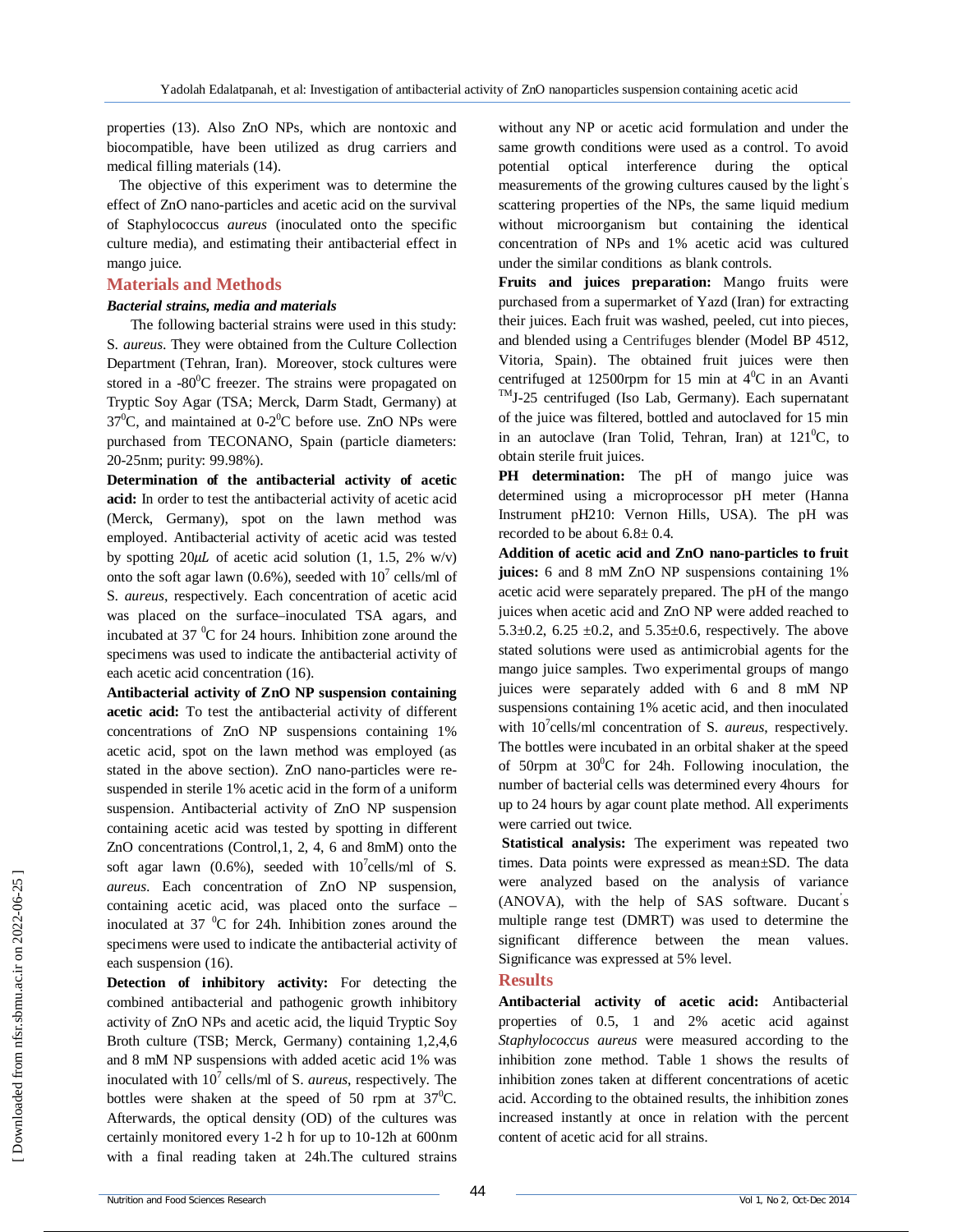**Antibacterial activity of ZnO nano-particles suspension containing acetic acid**: Antibacterial properties of the suspension of various concentrations  $(1, 2, 4, 6$  and 8mM) of ZnO NP containing 1% of acetic acid against *S. aureus* were measured according to the inhibition zone method. The results showed that the inhibition zones increased instantly in relation with the molar content of ZnO NPs for all strains (Table 1).

**Table 1:** Inhibition zone diameter of acetic acid and ZnO nano-particle suspensions containing acetic acid

| Concentration of acid acetic | Inhibition zone $(mm)$ |
|------------------------------|------------------------|
| and ZnO nano-particles       |                        |
| 0.5 % Acid                   |                        |
| 1% Acid                      | Gr                     |
| $1\%$ Acid + $1mM ZnO$       | Gr                     |
| $1\%$ Acid + $2mM$ ZnO       | Gr                     |
| $1\%$ Acid + 4mM $ZnO$       | Gr                     |
| $1\%$ Acid + 6mM $ZnO$       | $8 + 0.2$              |
| $1\%$ Acid + 8mM $ZnO$       | $9 + 0.2$              |
| 2% Acid                      | $9+0.1$                |
| $2\%$ Acid + 1 mM $ZnO$      | $9+0.1$                |
| $2\%$ Acid + $2mM$ $ZnO$     | $9 + 0.2$              |
| $2\%$ Acid + 4mM $ZnO$       | $10+0.2$               |
| $2\%$ Acid + 6mM $ZnO$       | $10.5 + 0.1$           |
| $2\%$ Acid + 8mM $ZnO$       | $11 + 0.2$             |

**Detection of inhibitory activity**: The growth curves of *S. aureus* are shown in Fig. 1. It is evident that different concentration of ZnO NPs had affected these strains' growth rate. Increase in concentration of ZnO NPs significantly decreased the growth rate of S. aureus comparing to the control. Marginal reduction in the specific growth rate was observed at 8 mM concentration (P<0.05). Thus 6 and 8 mM of ZnO were selected for further antimicrobial studies to be carried out on mango juices.

**Antibacterial effect of ZnO nano-particles suspension containing acetic acid in mango juice:** Two concentrations of ZnO (6 and 8 mM) were used in the antimicrobial treatments in the mango juice samples. Table 2 shows the cell counts of S. aureus in the mango juices treated with different concentrations of ZnO (6 and 8 mM) suspensions with added acetic acid (1%) during a culture period of 24h at  $30^{\circ}$ C. Treating the mango juices with 6 and 8 mM ZnO suspensions containing1% acetic acid caused a striking reduction in S. aureus counts during the 24 h of culture at  $30^{\circ}$  C (Fig. 2), which were recorded to be ranging between 7 and 5.79 log CFU/ml, respectively ( $P <$ 0.05). S. aureus count in the mango juices treated with 6 and 8 mM ZnO suspensions was 5.91 and 5.79 log CFU/ml after 24 h of incubation, respectively. Whilst, cell count in the mango juice treated with water (control) was 10.34 log CFU/ml**.**



**Fig. 1.** Effect of ZnO suspensions (Control, 0 , 1, 2, 4, 6 and 8 mM) containing 1% acetic acid on the growth of S. *aureu*.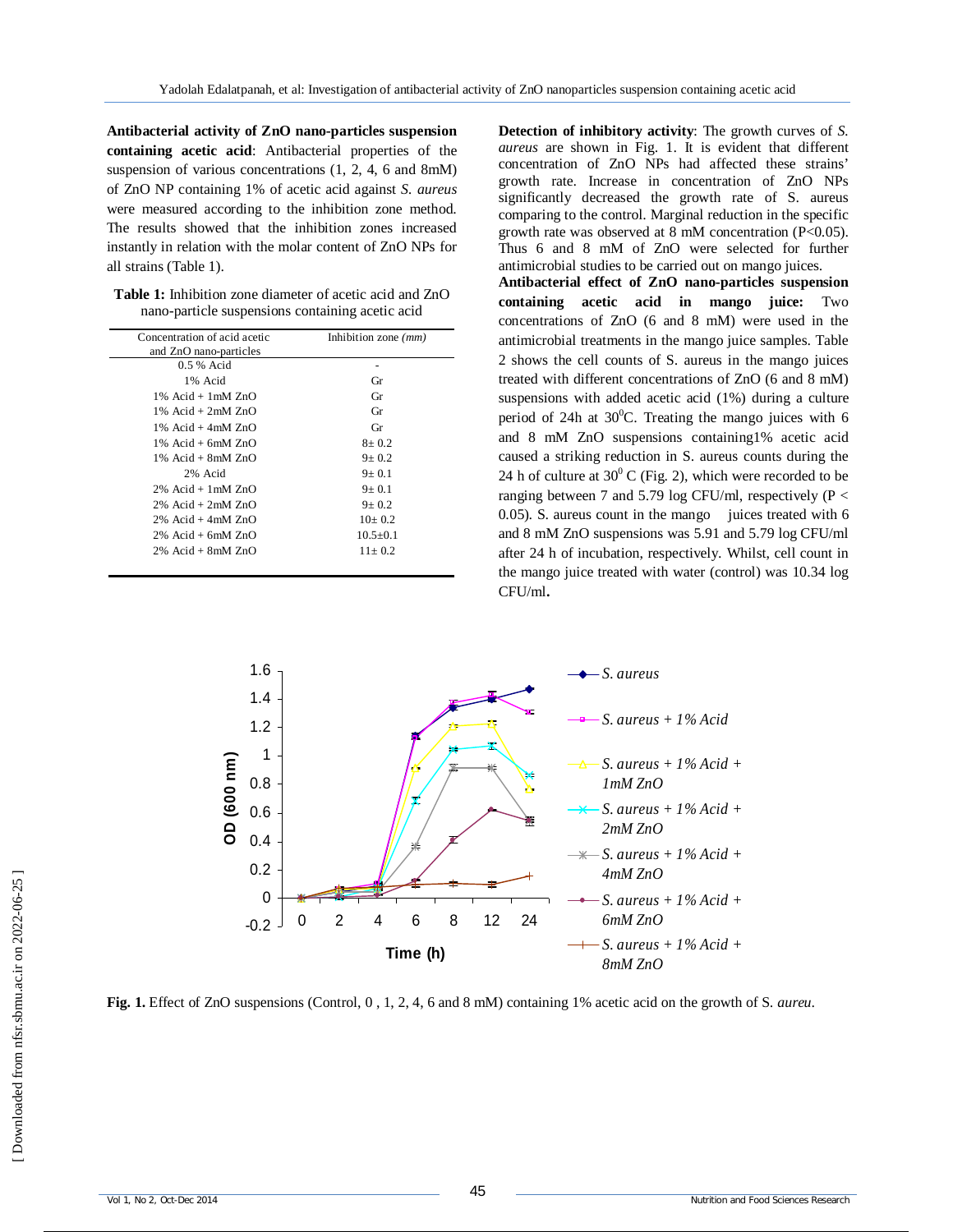

**Fig. 2**. Effect of ZnO suspensions (Control, 0, 6 and 8 mM) containing 1% acetic acid on the growth of S.*aureus*.

## **Discussion**

To apply hurdle technology in food processing, sensory quality must also be considered when determining the appropriate microbial intervention strategies (17). However, some hurdles influence the sensory qualities of products such as color, flavor and texture. In this study, we investigated of the effect of ZnO nano-particles on the antibacterial activity of acetic acid. The ZnO NP suspension containing 1% acetic acid was chosen for further studies in TSB media and in mango juice. Treatments encompassing the antibacterial effect of ZnO NP suspension containing acetic acid were surprisingly significant in reducing the cell count and survival of S.aureus. Our results further showed that ZnO and acetic acid had better inhibitory effect against all experimental strains, when cultured in the liquid medium, rather than in the solid culture. These data suggest that the antibacterial activity of ZnO was concentration-dependent, which was further confirmed by the agar diffusion test. Thus, 6 mM and 8 mM concentrations of ZnO were selected for further studies in mango juice; they showed a significant growth inhibition in the bacterial strains, when cultured in TSB (Fig. 1).

Fig. 2 shows the log-reduction of all strains inoculated onto the mango juices treated with different concentrations (0, 6 and 8 mM) of ZnO suspensions containing 1% acetic acid. ZnO NP suspensions were more capable of reducing the initial counts of all strains. The results exhibited that ZnO and acetic acid had inhibitory effects on the growth of all strains in the mango juices during the culture period of 24 h, as compared to the control, which was further confirmed in the media culture. Similar antibacterial effects on reducing the survival of pathogens in other acidified food samples have been observed by combining the mild heating with acidic addition (18). Anellis, Lubas and Rayman (1954) reported

that low pH increased the effectiveness of heating on inactivating Salmonella spp in liquid whole egg (20). The study of Raybaudi-Massilia, Mosqueda-Melgar, and Martin-Belloso (2009) revealed the antimicrobial activity of malic acid against *L. monocytogenes*, *Salmonella enteritidis* and *E. coli O157:H7* in apple, pear and melon juices (5). However, Bell, Marshall, and Anderson (1986) observed the effect of acetic and formic acid (1:1), and noted 65% reduction in the average cell count in Salmonella, Yersinia, Pseudomonas and Staphylococcus *faecalis*, while *E. coli* was found to be the most resistant one (20). Kim, Kim, and Song (2009) reported the antimicrobial activities of combination of fumaric acid and aqueous chlorine dioxide or UV-C irradiation against *E. coli O157:H7, Salmonella enterica* serovar, Typhimuriumand L. monocytogenes inoculated on alfalfa and clover sprouts (21). Shin, Lee, Dougherty, Rasco, and Kang (2006) demonstrated that using a combination of mild heat and acetic acid treatment can successfully control *E. coli O157:H7, L. monocytogenes* and *Salmonella typhimurium* in pickled asparagus, and effective treatments can be selected to reduce the possible adverse effects on color, which occurs during the product storage (22). The bactericidal effect of organic acids such as acetic acid is due to the reduction of pH below the optimal range for microbial growth and metabolic inhibition by un-dissociated acid molecules, which penetrate into the bacterial cell membrane. The accumulation of un-dissociated weak acid in the cell cytoplasm, eventually, leads to the acidification of the microbial cytoplasm (23). The results obtained for ZnO NP suspensions have shown their significant antibacterial activity against *S. aureus*. ZnO is one of the five zinc compounds that are currently listed as *generally recognized as safe* (GRAS) by the U.S. Food and Drug Administration (US-FDA) (21CFR182.8991). Zinc salt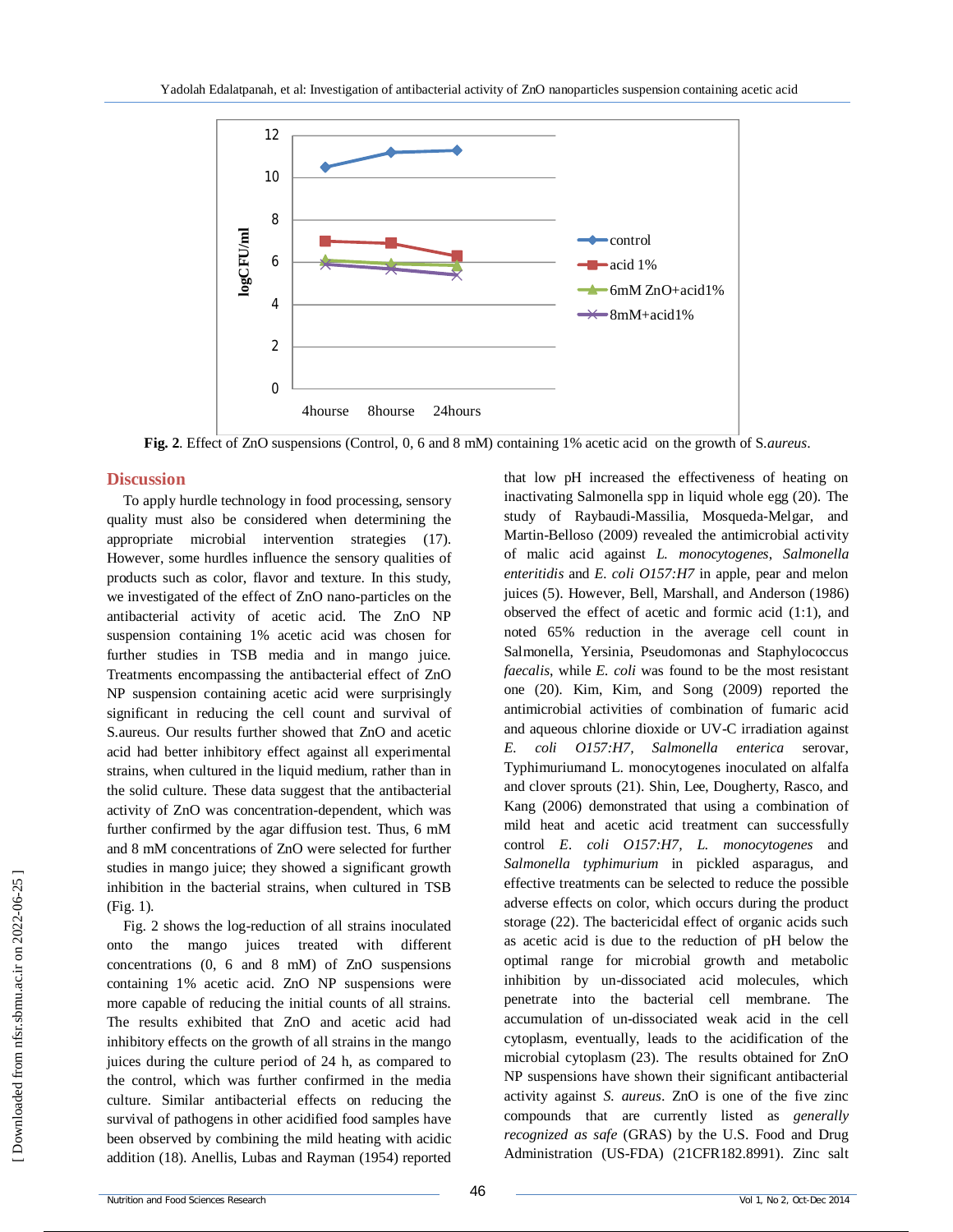has been used for the treatment of zinc deficiency (24). Currently, there are very few reports related to the application of NPs in food safety. For example, ZnO quantum dots were used as the antimicrobial agents in liquid egg white samples. Depending on their concentration, ZnO quantum dots could significantly inhibit or reduce *L. monocytogenes* and *S. enteritidis* in liquid egg white (24). Similar inhibitory effects of ZnO NPs on reducing *S. aureus* and *E. coli* in milk samples have been observed (15). ZnO NPs are believed to destruct lipids and proteins of the bacterial cell membrane, resulting in a leakage of intracellular contents, and ultimately, leading to the death of bacterial cells (25). In addition, generation of hydrogen peroxide and Zn2þ ions has been suggested to be key antibacterial mechanisms of ZnO NPs (13). Also the recommended maximum dietary allowance for Zn was 40 mg per day for adults (24), which is equivalent to 100 mL of milk daily intake, if 0.4 mg of ZnO per mL of food is used (15). This is important disadvantage of these nano-particles for use as an antibacterial agent in the food industry. Therefore, further research is necessary to investigate the efficacy of ZnO at lower concentrations to inactivate the pathogens existing in foods.

## **Conclusion**

ZnO NP suspension containing acetic acid can provide an approximately 5-log reduction in S. *aureus* in mango juices, with low survival of injured cells during the room temperature storage. The process information presented here can help in determining the necessary food processing conditions that assure food safety while producing a product of higher sensory quality at lower energy costs.

## **Financial disclosure**

The authors declared no financial interest.

#### **Funding/Support**

This work was supported by Dehdasht Branch, Islamic Azad University (Dehdasht, Iran).

# **References**

- 1. Harris L J, Farber JN, Beuchat LR, Parish M E, Suslow TV, Garrett EH, et al. Outbreaks associated with fresh produce: Incidence, growth, and survival of pathogens in fresh and fresh-cut produce*,* CRF Science and F Safety 2003; 78-141.
- 2. Ceylan E, Fung DYC, Sabah JR. Antimicrobial activity and synergistic effect of cinnamon with sodium benzoate or potassium sorbate in controlling *Escherichia coli O157:H7* in apple juice. JF Science 2004; 69: 102-6.
- 3. Ingham SC, Schoeller EL, Engel RA. Pathogen reduction in unpasteurized apple cider: Adding cranberry juice to enhance the lethality of warm hold and freeze thaw steps. J F Protection 2006 , 69: 293-98.
- 4. Miller LG, Kaspar C W. *Escherichia coli O157:H7* acid tolerance and survival in apple cider. J F Protection 1994;57: 460-64.
- 5. Raybaudi-Massilia R, Mosqueda-Melgar J, Martin-Belloso O. Antimicrobial activity of malic acid against *Listeria monocytogenes*, *Salmonella enteritidis* and *Escherichia coliO157:H7* in apple, pear and melon juices. JF Control2009; 20: 105-12.
- 6. Garcia L, Henderson J, Fabri M, Oke M. Potential sources of microbial contamination in unpasteurized apple cider. JFProtection 2006, 69;137-144.
- 7. McLellan MR and Splittstoesser DF., Reducing the risk of *E. coli* in apple cider. J F Technology 1996; 50:174- 82.
- 8. Derrickson-Tharrington E, Kendall PA, Sofos JN, Inactivation of *Escherichia coli O157:H*7 during storage or drying of apple slices pretreated with acidic solutions. IJF Microbiology 2005; 99, 79-89
- 9. Wilczynski M. Anti-microbial porcelain enamels. CE & Science Proceedings 2000; 21: 81-3.
- 10. Sawai J, Igarashi H and Hashimoto A ., Evaluation of growth inhibitory effect of ceramics powder slurry on bacteria by conductance method. J CE of Japan1995; 28: 288-93.
- 11. Nicole J, Binata R, Koodali T, Ranjit C. Antibacterial activity of ZnO nano-particle suspensions on a broad spectrum of microorganisms. FEMS Microbiology Letters 2009; 279: 71-6.
- 12. Premanathan M, Karthikeyan K, Jeyasubramanian K, Manivannan G . Selective toxicity of ZnO nano-particles toward Gram-positive bacteria and cancer cells by apoptosis through lipid peroxidation. Nanotechnology, Biology and Medicine 2011; 7: 184-92.
- 13. Sawai J. Quantitative evaluation of antibacterial activities of metallic oxide powders (ZnO, MgO and CaO) by conduct metric assay. J Microbiological Methods 2003; 54:177-82.
- 14. Jiang P, Zhou JJ, Fang HF and Wang CY. Hierarchical shelled ZnO structures made of bunched nanowire arrays. Advanced Functional Materials 2007; 17: 1303- 10
- 15. Mirhosseini M, Firouzabadi FB. Antibacterial activity of zinc oxide nano-particle suspensions on food-borne pathogens. Int J Dairy Technol 2013; 66: 291-5.
- 16. Mirhosseini M, Emtiazi G. Optimisation of enterocin A production on a whey-based substrate. W A Sciences Journal 2011;14: 1493-99.
- 17. Leistner L. Basic aspects of food preservation by hurdle technology. IJ Food Microbiology 2000; 55: 181-86.
- 18. Juneja VK, Eblen BS. Predictive thermal inactivation model for Listeriamonocytogenes with temperature, pH, NaCl, and sodium pyrophosphate as controlling factors. JF Protection 1999;62: 986-93.